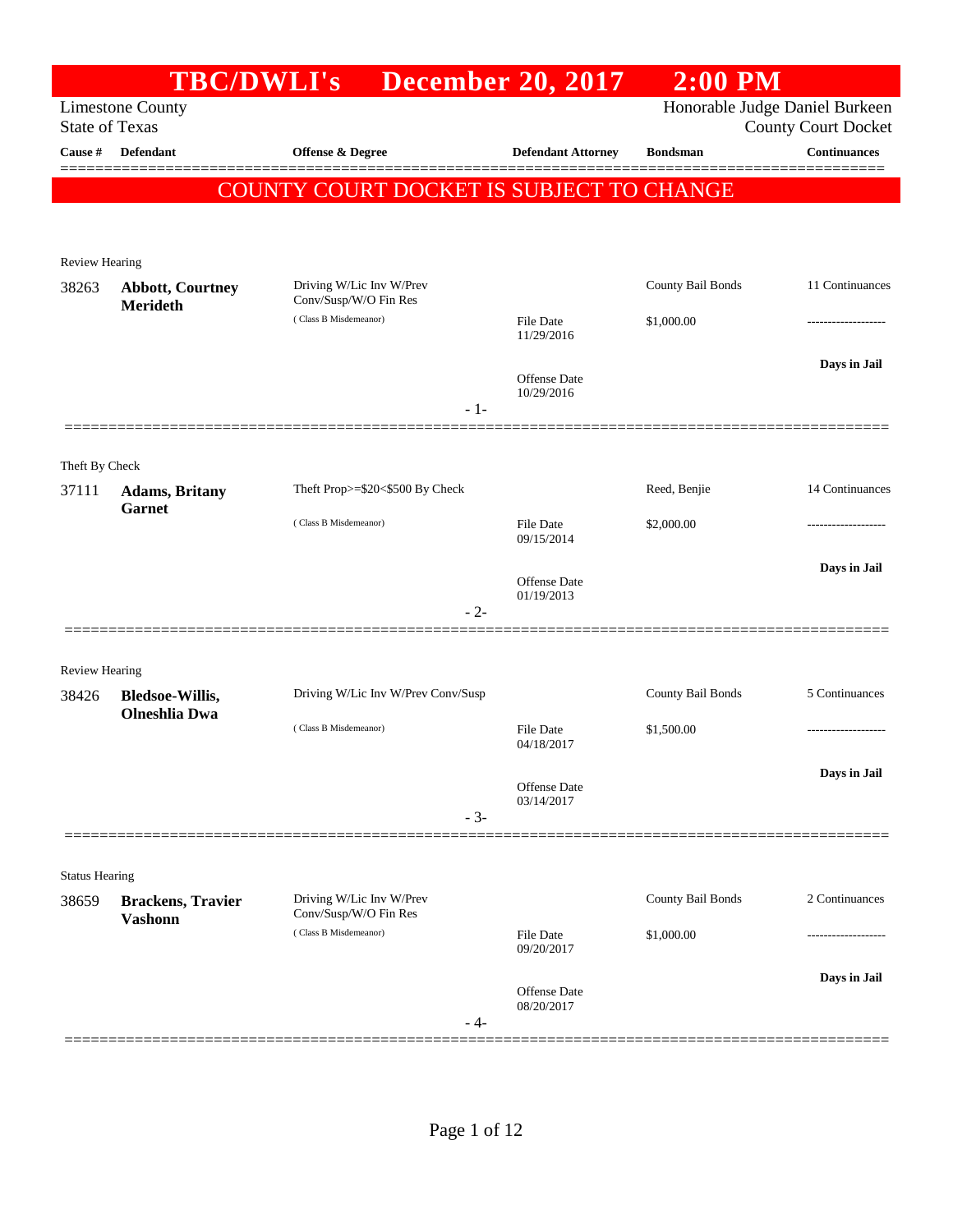|                                | <b>TBC/DWLI's</b>                          |                                                             | <b>December 20, 2017</b>          | $2:00$ PM                      |                            |
|--------------------------------|--------------------------------------------|-------------------------------------------------------------|-----------------------------------|--------------------------------|----------------------------|
| <b>State of Texas</b>          | <b>Limestone County</b>                    |                                                             |                                   | Honorable Judge Daniel Burkeen | <b>County Court Docket</b> |
| Cause #                        | <b>Defendant</b>                           | <b>Offense &amp; Degree</b>                                 | <b>Defendant Attorney</b>         | <b>Bondsman</b>                | <b>Continuances</b>        |
|                                |                                            | COUNTY COURT DOCKET IS SUBJECT TO CHANGE                    |                                   |                                |                            |
|                                |                                            |                                                             |                                   |                                |                            |
| Theft By Check                 |                                            |                                                             |                                   |                                |                            |
| 38278                          | <b>Broadnax, Brandon</b><br><b>Marquis</b> | Theft Prop $>=$ \$750 < \$2,500                             |                                   | County Bail Bonds              | 11 Continuances            |
|                                |                                            | (Class A Misdemeanor)                                       | File Date<br>12/09/2016           | \$2,000.00                     | .                          |
|                                |                                            |                                                             | <b>Offense</b> Date<br>03/03/2016 |                                | Days in Jail               |
|                                |                                            | $-5-$                                                       |                                   |                                |                            |
|                                |                                            |                                                             |                                   |                                |                            |
| <b>Review Hearing</b><br>38094 | <b>Brooks, Dontya</b><br><b>Dashawn</b>    | Driving While Disqualified/Comm Veh<br><b>W/Prev Convic</b> |                                   |                                | 12 Continuances            |
|                                |                                            | (Class A Misdemeanor)                                       | File Date<br>08/03/2016           |                                | ----------------           |
|                                |                                            |                                                             | Offense Date<br>12/04/2014        |                                | Days in Jail               |
|                                |                                            | - 6-                                                        |                                   |                                |                            |
| Theft By Check                 |                                            |                                                             |                                   |                                |                            |
| 34522                          | Castano, Veronica                          | Theft Prop>=\$20<\$500 By Check                             | Reed, Justin                      | Reed, Justin                   | 9 Continuances             |
|                                |                                            | (Class B Misdemeanor)                                       | <b>File Date</b><br>08/09/2010    | \$2,000.00                     |                            |
|                                |                                            |                                                             | Offense Date<br>07/15/2008        |                                | Days in Jail               |
|                                |                                            | $-7-$                                                       |                                   |                                |                            |
|                                |                                            |                                                             |                                   |                                |                            |
| Review Hearing<br>38294        |                                            | Driving W/Lic Inv W/Prev                                    |                                   | Personal Bond                  | 7 Continuances             |
|                                | Contreras, Julio Cesar                     | Conv/Susp/W/O Fin Res<br>(Class B Misdemeanor)              | File Date                         | \$1,000.00                     |                            |
|                                |                                            |                                                             | 01/06/2017                        |                                |                            |
|                                |                                            | $-8-$                                                       | Offense Date<br>11/17/2016        |                                | Days in Jail               |
|                                |                                            |                                                             |                                   |                                |                            |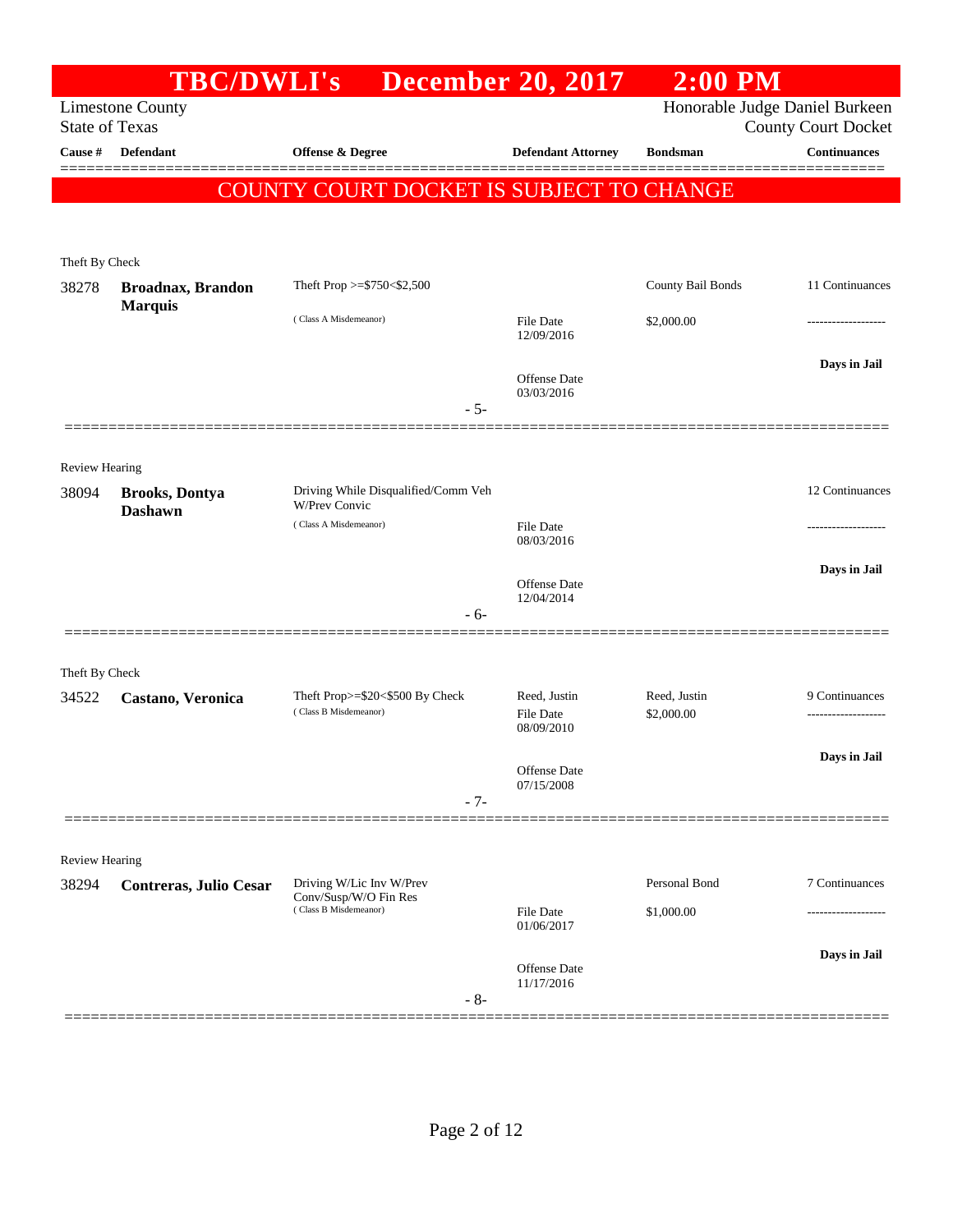|                                | <b>TBC/DWLI's</b>             |                                                          | <b>December 20, 2017</b>       | $2:00$ PM                              |                            |
|--------------------------------|-------------------------------|----------------------------------------------------------|--------------------------------|----------------------------------------|----------------------------|
| <b>State of Texas</b>          | <b>Limestone County</b>       |                                                          |                                | Honorable Judge Daniel Burkeen         | <b>County Court Docket</b> |
| Cause #                        | <b>Defendant</b>              | <b>Offense &amp; Degree</b>                              | <b>Defendant Attorney</b>      | <b>Bondsman</b>                        | <b>Continuances</b>        |
|                                |                               | COUNTY COURT DOCKET IS SUBJECT TO CHANGE                 |                                |                                        |                            |
|                                |                               |                                                          |                                |                                        |                            |
|                                |                               |                                                          |                                |                                        |                            |
| Theft By Check                 |                               |                                                          |                                |                                        |                            |
| 38468                          | <b>Contreras, Julio Cesar</b> | Theft Prop>=\$20<\$500 By Check<br>(Class B Misdemeanor) | <b>File Date</b><br>05/08/2017 | <b>County Bail Bonds</b><br>\$1,000.00 | 4 Continuances             |
|                                |                               |                                                          |                                |                                        | Days in Jail               |
|                                |                               |                                                          | Offense Date<br>06/12/2015     |                                        |                            |
|                                |                               | $-9-$                                                    |                                |                                        |                            |
|                                |                               |                                                          |                                |                                        |                            |
| <b>Status Hearing</b><br>38649 | Cruz, Cesar Omar, Jr.         | Driving W/Lic Inv W/Prev                                 |                                | <b>County Bail Bonds</b>               | 1 Continuances             |
|                                |                               | Conv/Susp/W/O Fin Res<br>(Class B Misdemeanor)           | <b>File Date</b>               | \$1,000.00                             |                            |
|                                |                               |                                                          | 09/18/2017                     |                                        |                            |
|                                |                               |                                                          | Offense Date                   |                                        | Days in Jail               |
|                                |                               | $-10-$                                                   | 07/29/2017                     |                                        |                            |
|                                |                               |                                                          |                                |                                        |                            |
| Theft By Check                 |                               |                                                          |                                |                                        |                            |
| 37939                          | Davis, Brian                  | Theft Prop>=\$20<\$500 By Check<br>(Class B Misdemeanor) | File Date                      | County Bail Bonds<br>\$1,000.00        | 19 Continuances<br>        |
|                                |                               |                                                          | 05/04/2016                     |                                        |                            |
|                                |                               |                                                          | Offense Date                   |                                        | Days in Jail               |
|                                |                               | $-11-$                                                   | 05/28/2014                     |                                        |                            |
|                                |                               |                                                          |                                |                                        |                            |
| Review Hearing                 |                               |                                                          |                                |                                        |                            |
| 37760                          | <b>Estes, Thomas Wayne</b>    | Driving W/Lic Inv W/Prev<br>Conv/Susp/W/O Fin Res        |                                | Personal Bond                          | 15 Continuances            |
|                                |                               | (Class B Misdemeanor)                                    | <b>File Date</b><br>12/22/2015 | \$2,000.00                             | .                          |
|                                |                               |                                                          | Offense Date                   |                                        | Days in Jail               |
|                                |                               | $-12-$                                                   | 11/19/2015                     |                                        |                            |
|                                |                               |                                                          |                                |                                        |                            |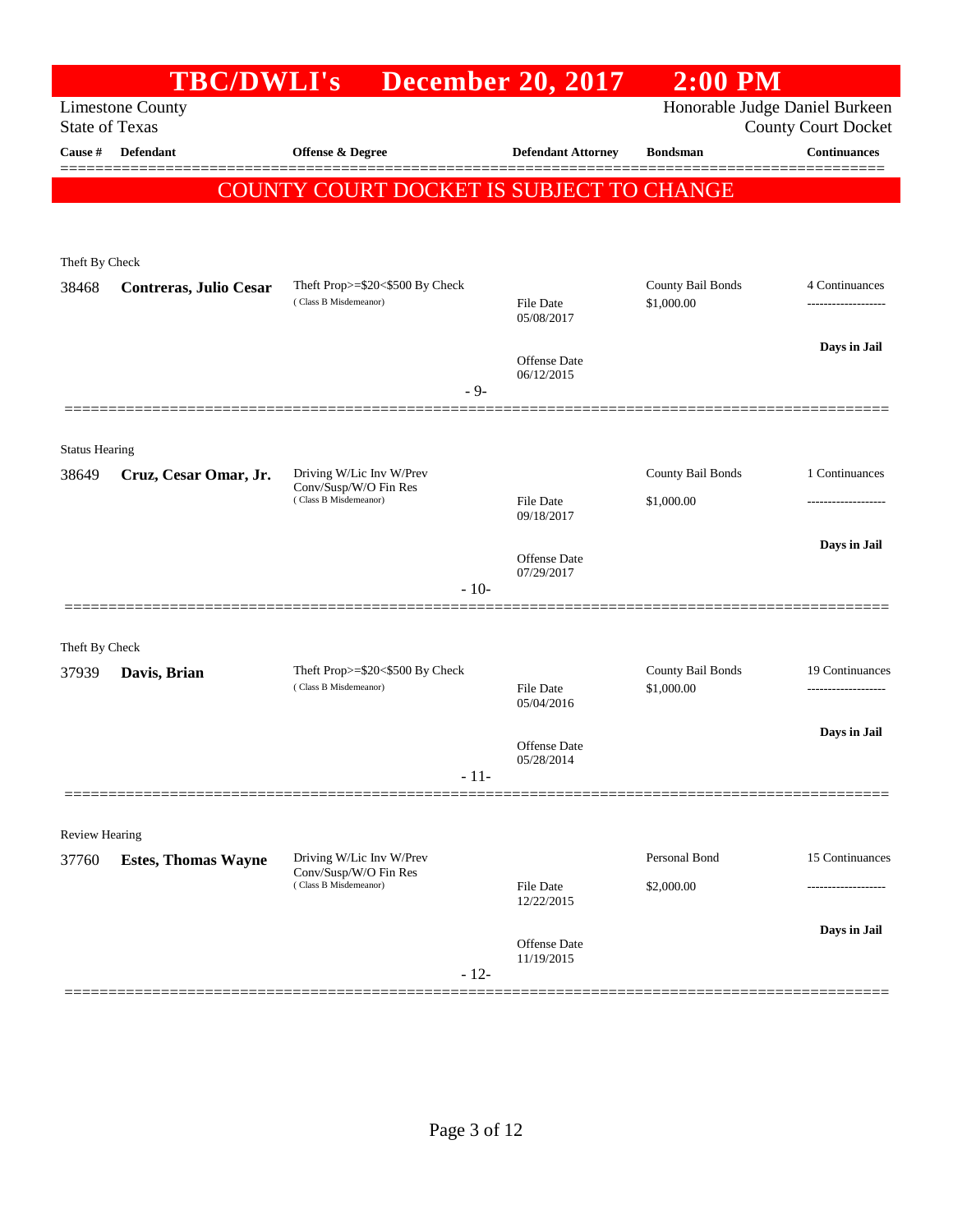|                       | <b>TBC/DWLI's</b>                     |                                                          | <b>December 20, 2017</b>       | $2:00$ PM                         |                                       |
|-----------------------|---------------------------------------|----------------------------------------------------------|--------------------------------|-----------------------------------|---------------------------------------|
| <b>State of Texas</b> | <b>Limestone County</b>               |                                                          |                                | Honorable Judge Daniel Burkeen    | <b>County Court Docket</b>            |
| Cause #               | <b>Defendant</b>                      | <b>Offense &amp; Degree</b>                              | <b>Defendant Attorney</b>      | <b>Bondsman</b>                   | <b>Continuances</b>                   |
|                       |                                       | COUNTY COURT DOCKET IS SUBJECT TO CHANGE                 |                                |                                   |                                       |
|                       |                                       |                                                          |                                |                                   |                                       |
|                       |                                       |                                                          |                                |                                   |                                       |
| <b>Review Hearing</b> |                                       |                                                          |                                |                                   |                                       |
| 37802                 | <b>Estes, Thomas Wayne</b>            | Bail Jumping And Fail To Appear<br>(Class A Misdemeanor) | <b>File Date</b><br>01/27/2016 | Personal Bond<br>\$2,000.00       | 15 Continuances<br>.                  |
|                       |                                       |                                                          |                                |                                   | Days in Jail                          |
|                       |                                       |                                                          | Offense Date<br>01/07/2016     |                                   |                                       |
|                       |                                       | $-13-$                                                   |                                |                                   |                                       |
| <b>Status Hearing</b> |                                       |                                                          |                                |                                   |                                       |
| 38515                 | <b>Estes, Thomas Wayne</b>            | Bail Jumping And Fail To Appear                          |                                | Freebird Bail Bonds               | 1 Continuances                        |
|                       |                                       | (Class A Misdemeanor)                                    | <b>File Date</b><br>05/26/2017 | \$3,000.00                        | -----------------                     |
|                       |                                       |                                                          | Offense Date                   |                                   | Days in Jail                          |
|                       |                                       | $-14-$                                                   | 05/17/2017                     |                                   |                                       |
|                       |                                       |                                                          |                                |                                   |                                       |
| <b>Status Hearing</b> |                                       |                                                          |                                |                                   |                                       |
| 38516                 | <b>Estes, Thomas Wayne</b>            | Bail Jumping And Fail To Appear<br>(Class A Misdemeanor) | <b>File Date</b>               | Freebird Bail Bonds<br>\$3,000.00 | 1 Continuances<br>------------------- |
|                       |                                       |                                                          | 05/26/2017                     |                                   |                                       |
|                       |                                       |                                                          | Offense Date                   |                                   | Days in Jail                          |
|                       |                                       | - 15-                                                    | 05/17/2017                     |                                   |                                       |
|                       |                                       |                                                          |                                |                                   |                                       |
| Theft By Check        |                                       |                                                          |                                |                                   |                                       |
| 37941                 | <b>Evans, Quincey</b><br>Charles, Jr. | Theft Prop>=\$20<\$500 By Check                          |                                | Personal Bond                     | 18 Continuances                       |
|                       |                                       | (Class B Misdemeanor)                                    | <b>File Date</b><br>05/04/2016 | \$1,000.00                        |                                       |
|                       |                                       |                                                          | <b>Offense Date</b>            |                                   | Days in Jail                          |
|                       |                                       | $-16-$                                                   | 02/06/2015                     |                                   |                                       |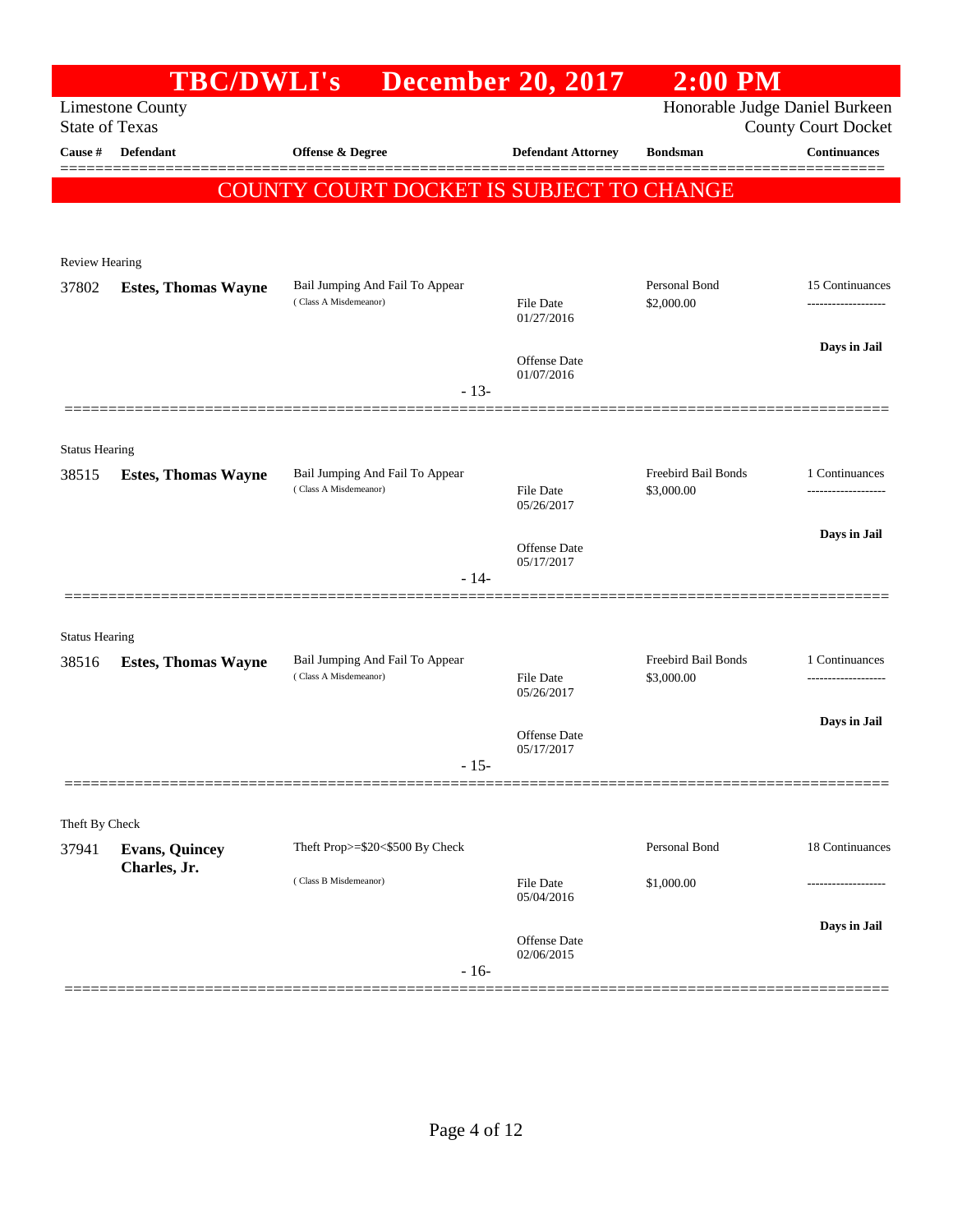|                         | <b>TBC/DWLI's</b>            |                                                          | <b>December 20, 2017</b>         | $2:00$ PM                       |                                                              |
|-------------------------|------------------------------|----------------------------------------------------------|----------------------------------|---------------------------------|--------------------------------------------------------------|
| <b>State of Texas</b>   | <b>Limestone County</b>      |                                                          |                                  |                                 | Honorable Judge Daniel Burkeen<br><b>County Court Docket</b> |
| Cause #                 | <b>Defendant</b>             | Offense & Degree                                         | <b>Defendant Attorney</b>        | <b>Bondsman</b>                 | <b>Continuances</b>                                          |
|                         |                              | COUNTY COURT DOCKET IS SUBJECT TO CHANGE                 |                                  |                                 |                                                              |
|                         |                              |                                                          |                                  |                                 |                                                              |
|                         |                              |                                                          |                                  |                                 |                                                              |
| Theft By Check<br>38474 | <b>Flesher, Pamela Alice</b> | Theft Prop >=\$100<\$750                                 |                                  | Personal Bond                   | 2 Continuances                                               |
|                         |                              | (Class B Misdemeanor)                                    | <b>File Date</b><br>05/08/2017   | \$1,000.00                      |                                                              |
|                         |                              |                                                          |                                  |                                 | Days in Jail                                                 |
|                         |                              |                                                          | Offense Date<br>12/16/2015       |                                 |                                                              |
|                         |                              | $-17-$                                                   |                                  |                                 |                                                              |
|                         |                              |                                                          |                                  |                                 |                                                              |
| Theft By Check          |                              |                                                          |                                  |                                 |                                                              |
| 37787                   | Flores, Israel, III          | Theft Prop>=\$20<\$500 By Check<br>(Class B Misdemeanor) | File Date                        | County Bail Bonds<br>\$1,000.00 | 10 Continuances<br>-------------------                       |
|                         |                              |                                                          | 01/25/2016                       |                                 |                                                              |
|                         |                              |                                                          | Offense Date                     |                                 | Days in Jail                                                 |
|                         |                              | $-18-$                                                   | 04/19/2014                       |                                 |                                                              |
|                         |                              |                                                          |                                  |                                 |                                                              |
| Theft By Check          |                              |                                                          |                                  |                                 |                                                              |
| 37877                   | Garcia, Jose                 | Theft Prop >=\$100<\$750<br>(Class B Misdemeanor)        | Reed, Benjie<br><b>File Date</b> | Reed, Benjie<br>\$1,000.00      | 17 Continuances<br>                                          |
|                         |                              |                                                          | 03/31/2016                       |                                 |                                                              |
|                         |                              |                                                          | Offense Date                     |                                 | Days in Jail                                                 |
|                         |                              | $-19-$                                                   | 10/01/2015                       |                                 |                                                              |
|                         |                              |                                                          |                                  |                                 |                                                              |
| Theft By Check          |                              |                                                          |                                  |                                 |                                                              |
| 38496                   | Gwin, Karla S.               | Theft Prop $>=\$100<\$750$                               |                                  | County Bail Bonds               | 3 Continuances                                               |
|                         |                              | (Class B Misdemeanor)                                    | <b>File Date</b><br>05/11/2017   | \$1,000.00                      | --------                                                     |
|                         |                              |                                                          |                                  |                                 | Days in Jail                                                 |
|                         |                              |                                                          | Offense Date<br>09/27/2016       |                                 |                                                              |
|                         |                              | $-20-$                                                   |                                  |                                 |                                                              |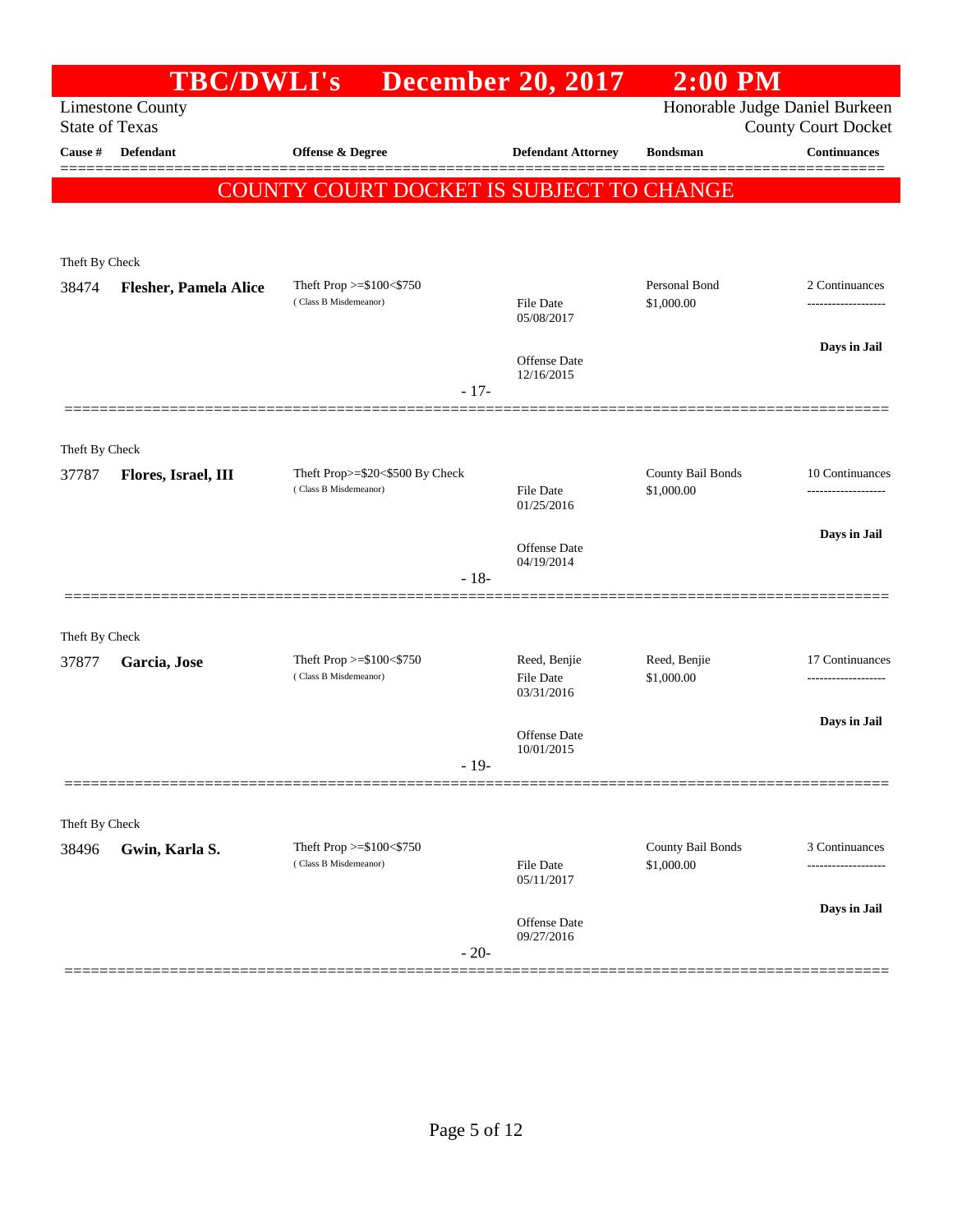|                       | <b>TBC/DWLI's</b>       |                                                                  | <b>December 20, 2017</b>          | $2:00$ PM                      |                                                   |
|-----------------------|-------------------------|------------------------------------------------------------------|-----------------------------------|--------------------------------|---------------------------------------------------|
| <b>State of Texas</b> | <b>Limestone County</b> |                                                                  |                                   | Honorable Judge Daniel Burkeen |                                                   |
| Cause #               | Defendant               | <b>Offense &amp; Degree</b>                                      | <b>Defendant Attorney</b>         | <b>Bondsman</b>                | <b>County Court Docket</b><br><b>Continuances</b> |
|                       |                         |                                                                  |                                   |                                |                                                   |
|                       |                         | COUNTY COURT DOCKET IS SUBJECT TO CHANGE                         |                                   |                                |                                                   |
|                       |                         |                                                                  |                                   |                                |                                                   |
| Theft By Check        |                         |                                                                  |                                   |                                |                                                   |
| 37995                 | King, Virginia          | Theft Prop $>=$ \$20 $<$ \$500 By Check<br>(Class B Misdemeanor) | File Date                         | Personal Bond<br>\$1,000.00    | 6 Continuances                                    |
|                       |                         |                                                                  | 05/23/2016                        |                                |                                                   |
|                       |                         |                                                                  | <b>Offense</b> Date               |                                | Days in Jail                                      |
|                       |                         | $-21-$                                                           | 01/14/2015                        |                                |                                                   |
|                       |                         |                                                                  |                                   |                                |                                                   |
| <b>Status Hearing</b> |                         |                                                                  |                                   |                                |                                                   |
| 38420                 | Kyle, William Brian     | Driving W/Lic Inv W/Prev                                         |                                   | County Bail Bonds              | 5 Continuances                                    |
|                       |                         | Conv/Susp/W/O Fin Res<br>(Class B Misdemeanor)                   | File Date                         | \$1,000.00                     |                                                   |
|                       |                         |                                                                  | 04/07/2017                        |                                |                                                   |
|                       |                         |                                                                  | Offense Date                      |                                | Days in Jail                                      |
|                       |                         | $-22-$                                                           | 03/09/2017                        |                                |                                                   |
|                       |                         |                                                                  |                                   |                                |                                                   |
| Theft By Check        |                         |                                                                  |                                   |                                |                                                   |
| 36663                 | Latham, Jimmie          | Theft Prop>=\$20<\$500 By Check<br>(Class B Misdemeanor)         | File Date                         | Personal Bond<br>\$1,000.00    | 10 Continuances<br>----------------               |
|                       |                         |                                                                  | 10/29/2013                        |                                |                                                   |
|                       |                         |                                                                  | <b>Offense</b> Date               |                                | Days in Jail                                      |
|                       |                         | $-23-$                                                           | 05/23/2012                        |                                |                                                   |
|                       |                         |                                                                  |                                   |                                |                                                   |
| Theft By Check        |                         |                                                                  |                                   |                                |                                                   |
| 34725                 | Lauderdale, William     | Theft Prop>=\$20<\$500 By Check                                  |                                   | <b>Bail America</b>            | 2 Continuances                                    |
|                       |                         | (Class B Misdemeanor)                                            | File Date<br>08/27/2010           | \$2,000.00                     | ------------------                                |
|                       |                         |                                                                  |                                   |                                | Days in Jail                                      |
|                       |                         |                                                                  | <b>Offense</b> Date<br>04/08/2009 |                                |                                                   |
|                       |                         | $-24-$                                                           |                                   |                                |                                                   |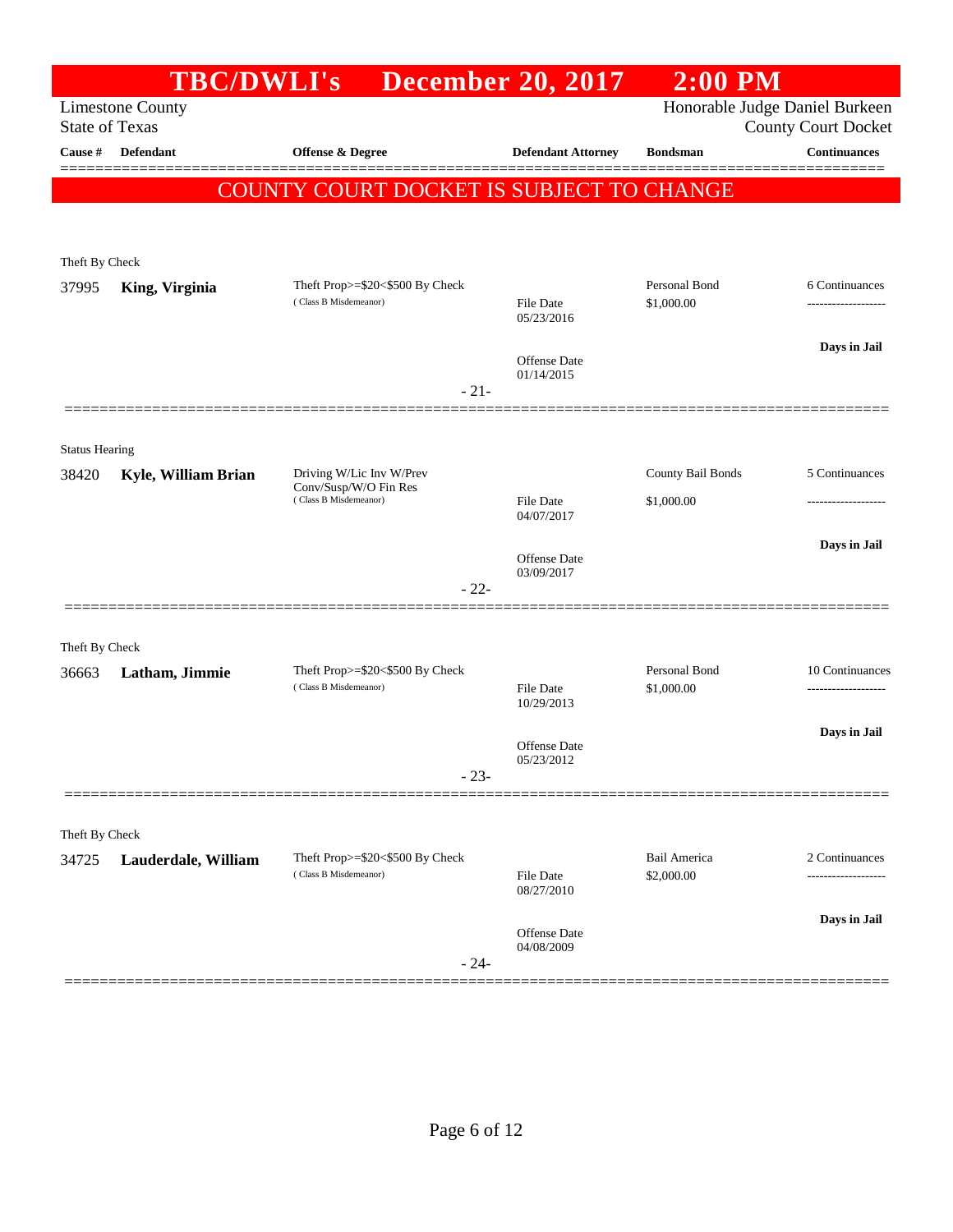|                         | <b>TBC/DWLI's</b>        |                                                                            | <b>December 20, 2017</b>          | $2:00$ PM             |                                                              |
|-------------------------|--------------------------|----------------------------------------------------------------------------|-----------------------------------|-----------------------|--------------------------------------------------------------|
| <b>State of Texas</b>   | <b>Limestone County</b>  |                                                                            |                                   |                       | Honorable Judge Daniel Burkeen<br><b>County Court Docket</b> |
| Cause #                 | <b>Defendant</b>         | <b>Offense &amp; Degree</b>                                                | <b>Defendant Attorney</b>         | <b>Bondsman</b>       | <b>Continuances</b>                                          |
|                         |                          | COUNTY COURT DOCKET IS SUBJECT TO CHANGE                                   |                                   |                       |                                                              |
|                         |                          |                                                                            |                                   |                       |                                                              |
| <b>Status Hearing</b>   |                          |                                                                            |                                   |                       |                                                              |
| 38695                   | Lawler, Lisa Michelle    | Driving W/Lic Inv W/Prev<br>Conv/Susp/W/O Fin Res                          |                                   | County Bail Bonds     | 1 Continuances                                               |
|                         |                          | (Class B Misdemeanor)                                                      | <b>File Date</b><br>10/13/2017    | \$2,000.00            | .                                                            |
|                         |                          |                                                                            |                                   |                       | Days in Jail                                                 |
|                         |                          |                                                                            | <b>Offense</b> Date<br>08/11/2017 |                       |                                                              |
|                         |                          | $-25-$                                                                     |                                   |                       |                                                              |
|                         |                          |                                                                            |                                   |                       |                                                              |
| Theft By Check<br>38155 | <b>Mansel, Sandy Kay</b> | Theft Prop>=\$20<\$500 By Check                                            | Reed, Justin                      | Reed, Justin          | 6 Continuances                                               |
|                         |                          | (Class B Misdemeanor)                                                      | <b>File Date</b><br>08/26/2016    | \$1,000.00            |                                                              |
|                         |                          |                                                                            |                                   |                       | Days in Jail                                                 |
|                         |                          |                                                                            | Offense Date<br>07/16/2015        |                       |                                                              |
|                         |                          | $-26-$                                                                     |                                   |                       |                                                              |
| <b>Status Hearing</b>   |                          |                                                                            |                                   |                       |                                                              |
| 38359                   | <b>McMahon</b> , Stanley | Driving W/Lic Inv W/Prev                                                   |                                   | Personal Bond         | 7 Continuances                                               |
|                         | Ray                      | Conv/Susp/W/O Fin Res<br>(Class B Misdemeanor)                             | File Date                         | \$1,000.00            |                                                              |
|                         |                          |                                                                            | 01/26/2017                        |                       |                                                              |
|                         |                          |                                                                            | Offense Date                      |                       | Days in Jail                                                 |
|                         |                          | $-27-$                                                                     | 11/18/2016                        |                       |                                                              |
|                         |                          |                                                                            |                                   |                       |                                                              |
| <b>Status Hearing</b>   |                          |                                                                            |                                   |                       |                                                              |
| 38433                   | Nutt, Linda Gail         | Driving W/Lic Inv W/Prev<br>Conv/Susp/W/O Fin Res<br>(Class B Misdemeanor) |                                   | Freebird Bail Bonds   | 7 Continuances                                               |
|                         |                          |                                                                            | File Date<br>04/20/2017           | \$1,500.00            | ------------------                                           |
|                         |                          |                                                                            | <b>Offense</b> Date               |                       | Days in Jail                                                 |
|                         |                          | $-28-$                                                                     | 03/13/2017                        |                       |                                                              |
|                         |                          |                                                                            |                                   | ===================== |                                                              |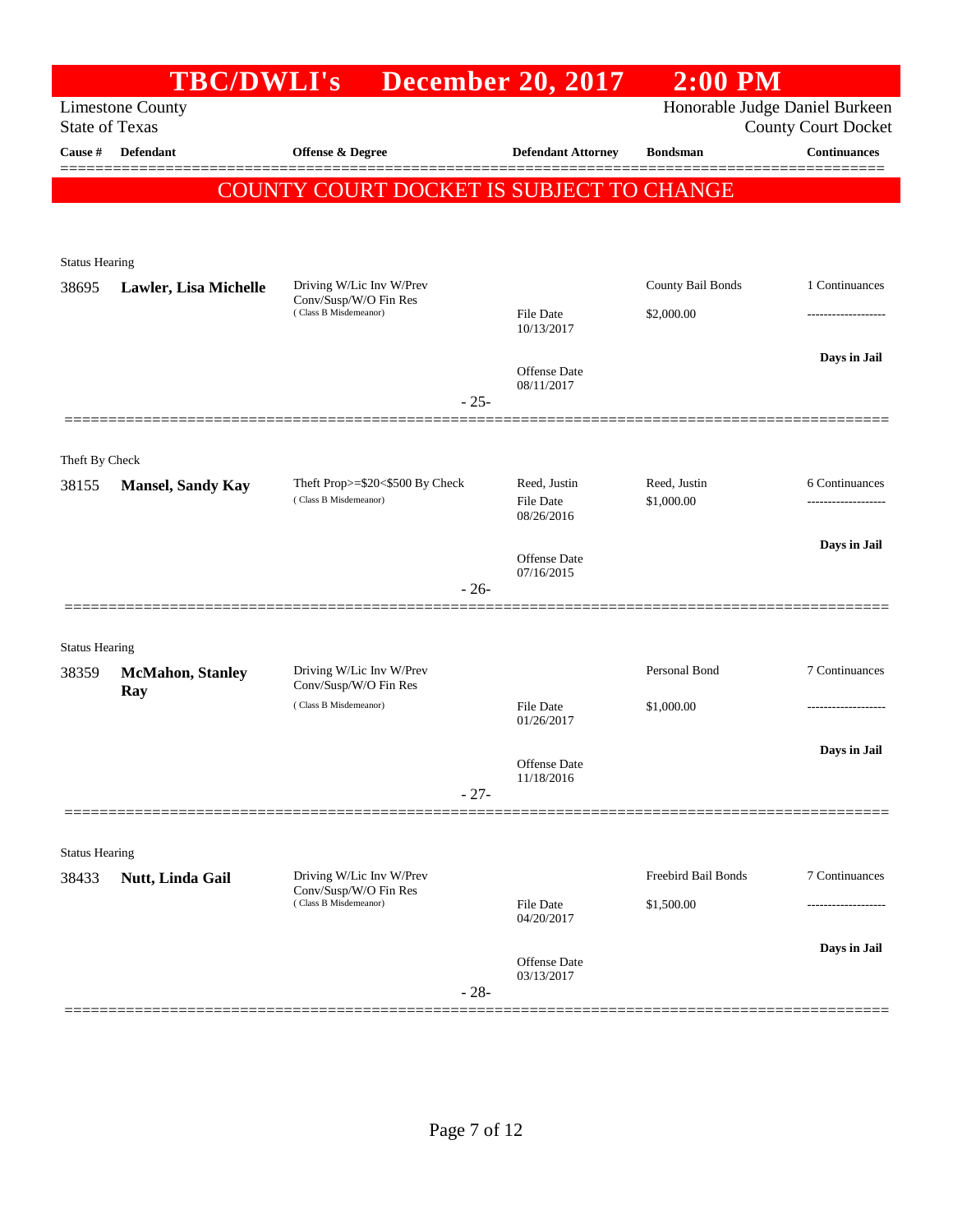|                                | <b>TBC/DWLI's</b>                                |                                                          | <b>December 20, 2017</b>          | $2:00$ PM                         |                                                              |
|--------------------------------|--------------------------------------------------|----------------------------------------------------------|-----------------------------------|-----------------------------------|--------------------------------------------------------------|
|                                | <b>Limestone County</b><br><b>State of Texas</b> |                                                          |                                   |                                   | Honorable Judge Daniel Burkeen<br><b>County Court Docket</b> |
| Cause #                        | Defendant                                        | <b>Offense &amp; Degree</b>                              | <b>Defendant Attorney</b>         | <b>Bondsman</b>                   | <b>Continuances</b>                                          |
|                                |                                                  | COUNTY COURT DOCKET IS SUBJECT TO CHANGE                 |                                   |                                   |                                                              |
|                                |                                                  |                                                          |                                   |                                   |                                                              |
| <b>Status Hearing</b>          |                                                  |                                                          |                                   |                                   |                                                              |
| 38605                          | Owens, Tara Leigh                                | Driving W/Lic Inv W/Prev<br>Conv/Susp/W/O Fin Res        |                                   | Personal Bond                     | 3 Continuances                                               |
|                                |                                                  | (Class B Misdemeanor)                                    | <b>File Date</b><br>08/21/2017    | \$2,000.00                        |                                                              |
|                                |                                                  |                                                          | Offense Date                      |                                   | Days in Jail                                                 |
|                                |                                                  | $-29-$                                                   | 04/20/2017                        |                                   |                                                              |
|                                |                                                  |                                                          |                                   |                                   |                                                              |
| Review Hearing<br>38261        |                                                  | Driving W/Lic Inv W/Prev                                 |                                   | Personal Bond                     | 1 Continuances                                               |
|                                | Perry, Brandon Jocole                            | Conv/Susp/W/O Fin Res<br>(Class B Misdemeanor)           | File Date                         | \$1,000.00                        | -------------------                                          |
|                                |                                                  |                                                          | 11/29/2016                        |                                   | Days in Jail                                                 |
|                                |                                                  |                                                          | Offense Date<br>10/02/2016        |                                   |                                                              |
|                                |                                                  | $-30-$                                                   |                                   |                                   |                                                              |
| <b>Review Hearing</b>          |                                                  |                                                          |                                   |                                   |                                                              |
| 38408                          | Perry, Brandon Jocole                            | Bail Jumping And Fail To Appear<br>(Class A Misdemeanor) | <b>File Date</b>                  | Freebird Bail Bonds<br>\$2,000.00 | 1 Continuances<br>-------------------                        |
|                                |                                                  |                                                          | 03/22/2017                        |                                   |                                                              |
|                                |                                                  |                                                          | <b>Offense</b> Date               |                                   | Days in Jail                                                 |
|                                |                                                  | $-31-$                                                   | 03/15/2017                        |                                   |                                                              |
|                                |                                                  |                                                          |                                   |                                   |                                                              |
| <b>Review Hearing</b><br>38171 | Price, Crystal Javon                             | Driving W/Lic Inv W/Prev                                 |                                   | Personal Bond                     | 9 Continuances                                               |
|                                |                                                  | Conv/Susp/W/O Fin Res<br>(Class B Misdemeanor)           | File Date<br>09/15/2016           | \$2,000.00                        | ---------------                                              |
|                                |                                                  |                                                          |                                   |                                   | Days in Jail                                                 |
|                                |                                                  |                                                          | <b>Offense Date</b><br>01/14/2016 |                                   |                                                              |
|                                |                                                  | $-32-$                                                   |                                   |                                   |                                                              |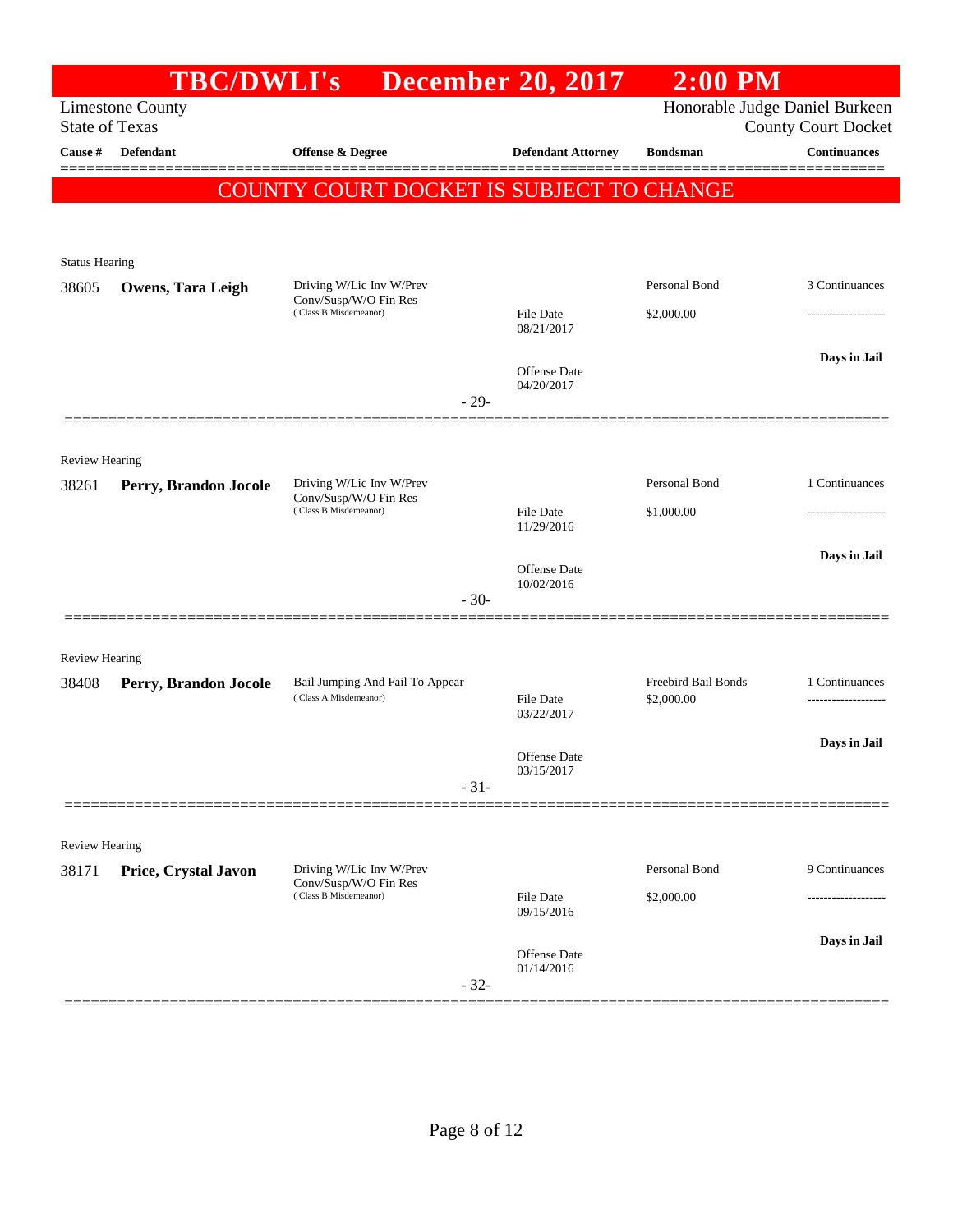|                         | <b>TBC/DWLI's</b>       |                                                          | <b>December 20, 2017</b>          | $2:00$ PM                   |                                                              |
|-------------------------|-------------------------|----------------------------------------------------------|-----------------------------------|-----------------------------|--------------------------------------------------------------|
| <b>State of Texas</b>   | <b>Limestone County</b> |                                                          |                                   |                             | Honorable Judge Daniel Burkeen<br><b>County Court Docket</b> |
| <b>Cause #</b>          | Defendant               | Offense & Degree                                         | <b>Defendant Attorney</b>         | <b>Bondsman</b>             | <b>Continuances</b>                                          |
|                         |                         |                                                          |                                   |                             |                                                              |
|                         |                         | COUNTY COURT DOCKET IS SUBJECT TO CHANGE                 |                                   |                             |                                                              |
|                         |                         |                                                          |                                   |                             |                                                              |
| Review Hearing          |                         |                                                          |                                   |                             |                                                              |
| 38539                   | Price, Crystal Javon    | Driving W/Lic Inv W/Prev<br>Conv/Susp/W/O Fin Res        |                                   | County Bail Bonds           | 4 Continuances                                               |
|                         |                         | (Class B Misdemeanor)                                    | File Date<br>06/20/2017           | \$2,000.00                  |                                                              |
|                         |                         |                                                          |                                   |                             | Days in Jail                                                 |
|                         |                         |                                                          | <b>Offense</b> Date<br>05/12/2017 |                             |                                                              |
|                         |                         | $-33-$                                                   |                                   |                             |                                                              |
|                         |                         |                                                          |                                   |                             |                                                              |
| Theft By Check          |                         |                                                          |                                   |                             |                                                              |
| 37978                   | Price, Twamocka         | Theft Prop>=\$20<\$500 By Check<br>(Class B Misdemeanor) | <b>File Date</b>                  | Personal Bond<br>\$1,000.00 | 17 Continuances                                              |
|                         |                         |                                                          | 05/23/2016                        |                             |                                                              |
|                         |                         |                                                          | Offense Date                      |                             | Days in Jail                                                 |
|                         |                         | $-34-$                                                   | 09/15/2014                        |                             |                                                              |
|                         |                         |                                                          |                                   |                             |                                                              |
| Theft By Check          |                         |                                                          |                                   |                             |                                                              |
| 37979                   | Price, Twamocka         | Theft Prop>=\$20<\$500 By Check                          |                                   | Personal Bond               | 17 Continuances                                              |
|                         |                         | (Class B Misdemeanor)                                    | <b>File Date</b><br>05/23/2016    | \$1,000.00                  | -----------------                                            |
|                         |                         |                                                          |                                   |                             | Days in Jail                                                 |
|                         |                         |                                                          | Offense Date<br>09/11/2014        |                             |                                                              |
|                         |                         | $-35-$                                                   |                                   |                             |                                                              |
|                         |                         |                                                          |                                   |                             |                                                              |
| Theft By Check<br>36772 |                         | Theft Prop>=\$20<\$500 By Check                          |                                   | Freebird Bail Bonds         | 1 Continuances                                               |
|                         | Ray, Mary Ann           | (Class B Misdemeanor)                                    | File Date                         | \$1,000.00                  | ------------------                                           |
|                         |                         |                                                          | 01/08/2014                        |                             |                                                              |
|                         |                         |                                                          | Offense Date<br>04/14/2012        |                             | Days in Jail                                                 |
|                         |                         | $-36-$                                                   |                                   |                             |                                                              |
|                         |                         |                                                          |                                   |                             |                                                              |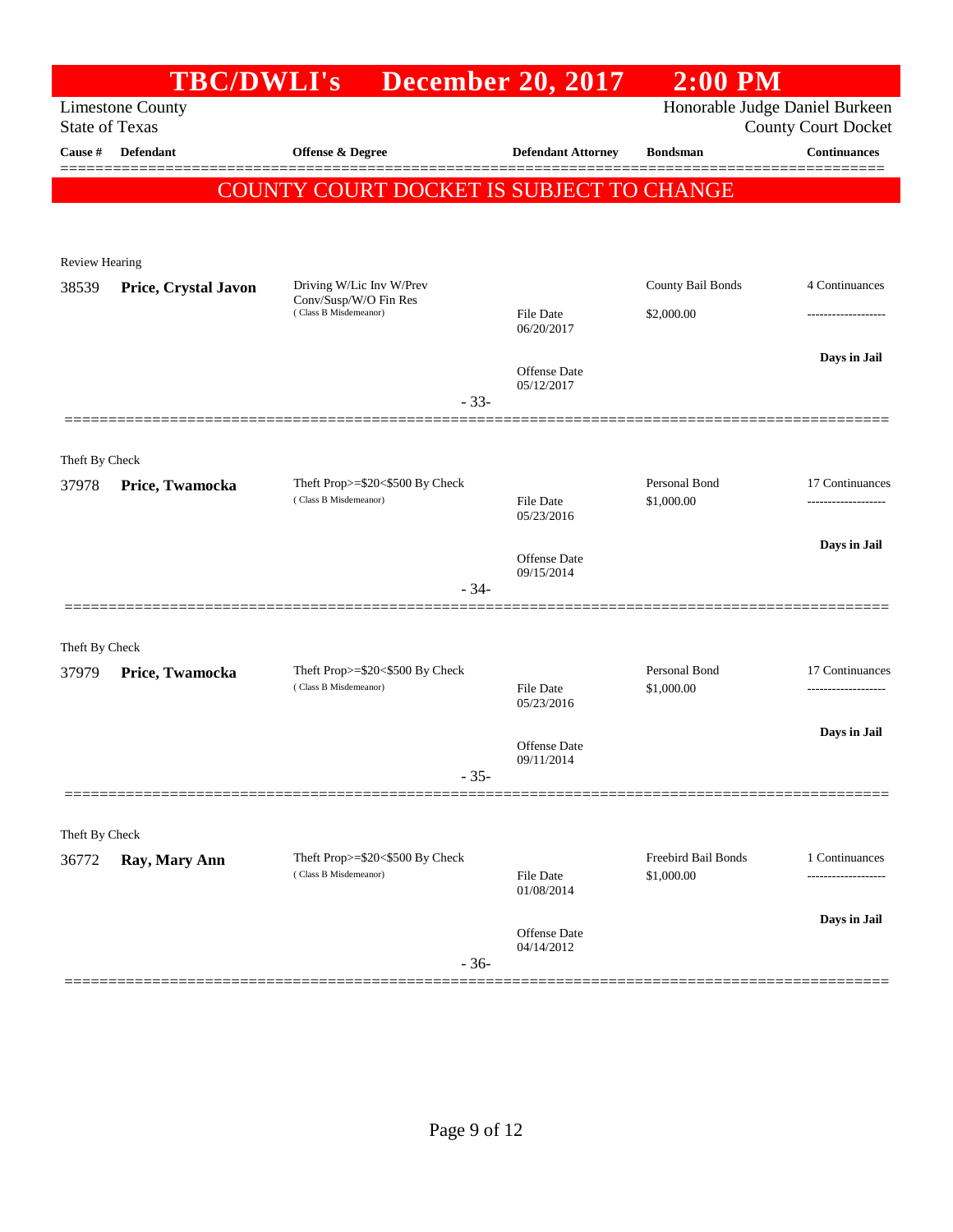|                       | TBC/DWLI's                  |                                                          | <b>December 20, 2017</b>       | $2:00$ PM                       |                                                              |
|-----------------------|-----------------------------|----------------------------------------------------------|--------------------------------|---------------------------------|--------------------------------------------------------------|
| <b>State of Texas</b> | <b>Limestone County</b>     |                                                          |                                |                                 | Honorable Judge Daniel Burkeen<br><b>County Court Docket</b> |
| Cause #               | <b>Defendant</b>            | <b>Offense &amp; Degree</b>                              | <b>Defendant Attorney</b>      | <b>Bondsman</b>                 | <b>Continuances</b>                                          |
|                       |                             | COUNTY COURT DOCKET IS SUBJECT TO CHANGE                 |                                |                                 |                                                              |
|                       |                             |                                                          |                                |                                 |                                                              |
| <b>Status Hearing</b> |                             |                                                          |                                |                                 |                                                              |
| 38347                 | <b>Ritchie, Sterling</b>    | Driving W/Lic Inv W/Prev<br>Conv/Susp/W/O Fin Res        |                                | Player Bail Bonds               | 6 Continuances                                               |
|                       | <b>Everett</b>              | (Class B Misdemeanor)                                    | <b>File Date</b><br>01/26/2017 | \$2,500.00                      |                                                              |
|                       |                             |                                                          | Offense Date                   |                                 | Days in Jail                                                 |
|                       |                             |                                                          | 12/20/2016                     |                                 |                                                              |
|                       |                             | $-37-$                                                   |                                |                                 |                                                              |
| <b>Review Hearing</b> |                             |                                                          |                                |                                 |                                                              |
| 38142                 | Saldivar, Saul              | Driving W/Lic Inv W/Prev                                 |                                | County Bail Bonds               | 12 Continuances                                              |
|                       |                             | Conv/Susp/W/O Fin Res<br>(Class B Misdemeanor)           | File Date                      | \$1,500.00                      |                                                              |
|                       |                             |                                                          | 08/23/2016                     |                                 |                                                              |
|                       |                             |                                                          | Offense Date                   |                                 | Days in Jail                                                 |
|                       |                             | $-38-$                                                   | 06/29/2016                     |                                 |                                                              |
|                       |                             |                                                          |                                |                                 |                                                              |
| Theft By Check        |                             |                                                          |                                |                                 |                                                              |
| 37984                 | <b>Saling, Corey</b>        | Theft Prop>=\$20<\$500 By Check<br>(Class B Misdemeanor) | <b>File Date</b>               | County Bail Bonds<br>\$1,000.00 | 2 Continuances<br>------------------                         |
|                       |                             |                                                          | 05/23/2016                     |                                 |                                                              |
|                       |                             |                                                          | Offense Date                   |                                 | Days in Jail                                                 |
|                       |                             | $-39-$                                                   | 05/28/2015                     |                                 |                                                              |
|                       |                             |                                                          |                                |                                 |                                                              |
| Theft By Check        |                             |                                                          |                                |                                 |                                                              |
| 37839                 | <b>Sherrod, David Keith</b> | Theft Prop>=\$20<\$500 By Check<br>(Class B Misdemeanor) |                                | Personal Bond                   | 6 Continuances                                               |
|                       |                             |                                                          | File Date<br>02/24/2016        | \$1,000.00                      | -----------------                                            |
|                       |                             |                                                          | Offense Date                   |                                 | Days in Jail                                                 |
|                       |                             | $-40-$                                                   | 04/30/2014                     |                                 |                                                              |
|                       |                             |                                                          |                                |                                 |                                                              |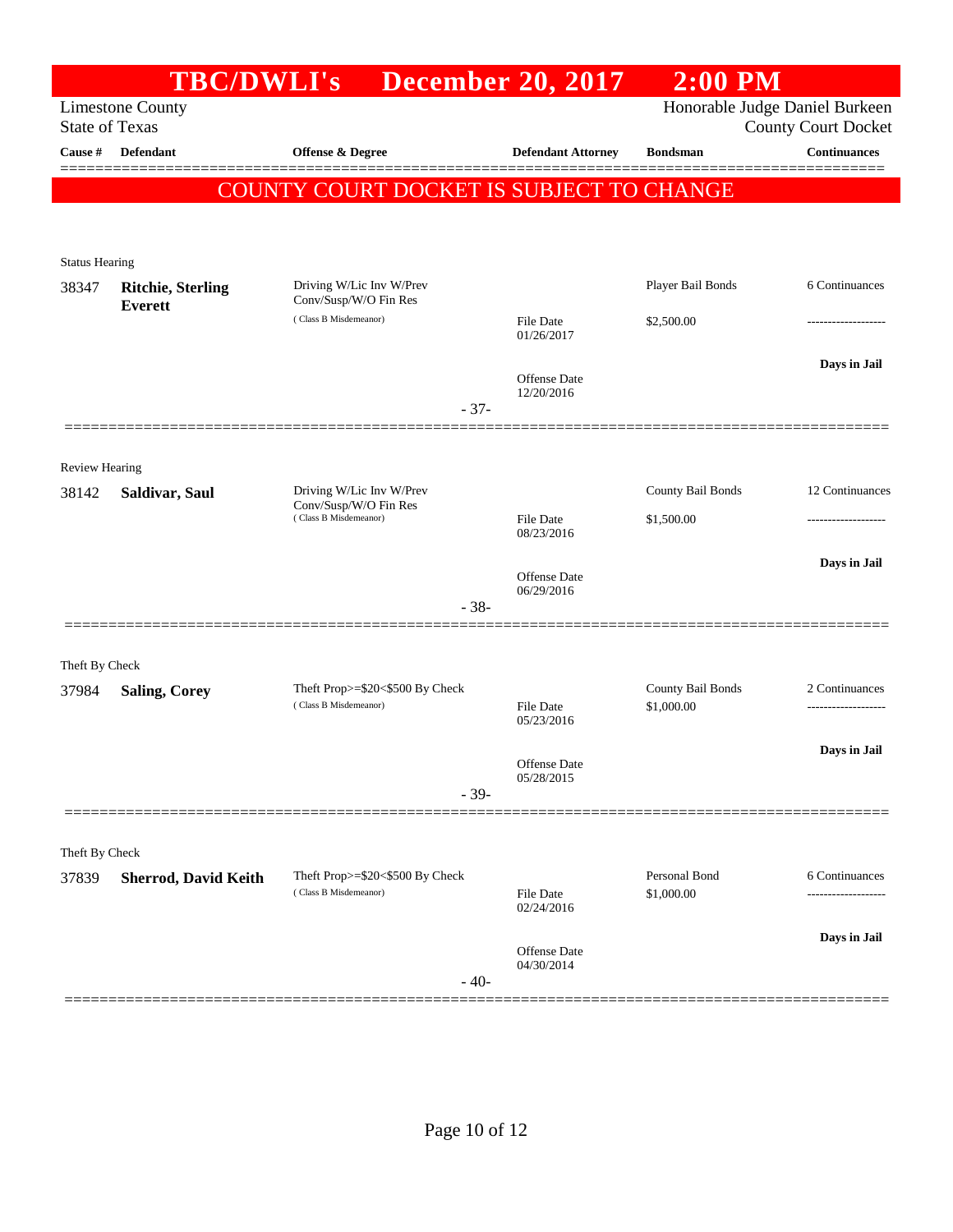|                       | <b>TBC/DWLI's</b>                    |                                                                            |        | <b>December 20, 2017</b>       | $2:00$ PM                       |                                                              |
|-----------------------|--------------------------------------|----------------------------------------------------------------------------|--------|--------------------------------|---------------------------------|--------------------------------------------------------------|
| <b>State of Texas</b> | <b>Limestone County</b>              |                                                                            |        |                                |                                 | Honorable Judge Daniel Burkeen<br><b>County Court Docket</b> |
| Cause #               | <b>Defendant</b>                     | <b>Offense &amp; Degree</b>                                                |        | <b>Defendant Attorney</b>      | <b>Bondsman</b>                 | <b>Continuances</b>                                          |
|                       |                                      | COUNTY COURT DOCKET IS SUBJECT TO CHANGE                                   |        |                                |                                 |                                                              |
|                       |                                      |                                                                            |        |                                |                                 |                                                              |
| <b>Review Hearing</b> |                                      |                                                                            |        |                                |                                 |                                                              |
| 38676                 | Sikes, Bobby Joe, Jr.                | Driving W/Lic Inv W/Prev<br>Conv/Susp/W/O Fin Res                          |        |                                | County Bail Bonds               | 1 Continuances                                               |
|                       |                                      | (Class B Misdemeanor)                                                      |        | <b>File Date</b><br>10/02/2017 | \$2,000.00                      |                                                              |
|                       |                                      |                                                                            |        |                                |                                 | Days in Jail                                                 |
|                       |                                      |                                                                            | $-41-$ | Offense Date<br>09/03/2017     |                                 |                                                              |
|                       |                                      |                                                                            |        |                                |                                 |                                                              |
| <b>Status Hearing</b> |                                      |                                                                            |        |                                |                                 |                                                              |
| 38654                 | Smith, Brandon<br><b>Christopher</b> | Driving W/Lic Inv W/Prev<br>Conv/Susp/W/O Fin Res                          |        |                                | County Bail Bonds               | 2 Continuances                                               |
|                       |                                      | (Class B Misdemeanor)                                                      |        | <b>File Date</b><br>09/18/2017 | \$1,000.00                      |                                                              |
|                       |                                      |                                                                            |        |                                |                                 | Days in Jail                                                 |
|                       |                                      |                                                                            |        | Offense Date<br>07/30/2017     |                                 |                                                              |
|                       |                                      |                                                                            | $-42-$ |                                |                                 |                                                              |
| Theft By Check        |                                      |                                                                            |        |                                |                                 |                                                              |
| 38488                 | Smith, Tawakani                      | Theft Prop $>= $100 < $750$<br>(Class B Misdemeanor)                       |        |                                |                                 | 2 Continuances                                               |
|                       |                                      |                                                                            |        | <b>File Date</b><br>05/09/2017 |                                 |                                                              |
|                       |                                      |                                                                            |        | Offense Date                   |                                 | Days in Jail                                                 |
|                       |                                      |                                                                            | $-43-$ | 06/28/2016                     |                                 |                                                              |
|                       |                                      |                                                                            |        |                                |                                 |                                                              |
| <b>Status Hearing</b> |                                      |                                                                            |        |                                |                                 |                                                              |
| 38653                 | <b>Willis, Kendrick Deray</b>        | Driving W/Lic Inv W/Prev<br>Conv/Susp/W/O Fin Res<br>(Class B Misdemeanor) |        | <b>File Date</b>               | County Bail Bonds<br>\$2,000.00 | 1 Continuances                                               |
|                       |                                      |                                                                            |        | 09/18/2017                     |                                 |                                                              |
|                       |                                      |                                                                            |        | Offense Date                   |                                 | Days in Jail                                                 |
|                       |                                      |                                                                            | - 44-  | 07/28/2017                     |                                 |                                                              |
|                       |                                      |                                                                            |        |                                |                                 |                                                              |